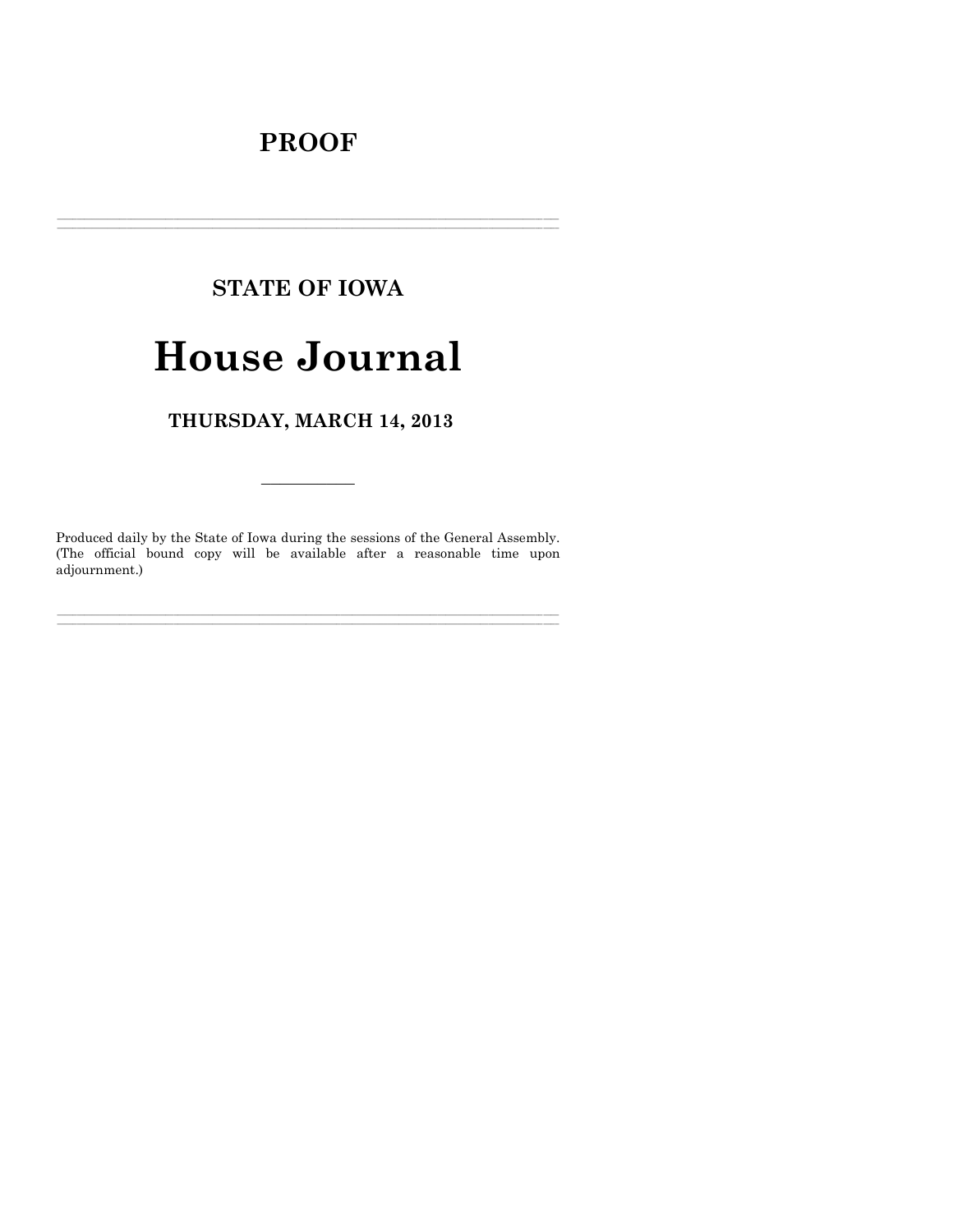### **JOURNAL OF THE HOUSE**

Sixtieth Calendar Day - Thirty-ninth Session Day

Hall of the House of Representatives Des Moines, Iowa, Thursday, March 14, 2013

The House met pursuant to adjournment at 8:34 a.m., Speaker Paulsen in the chair.

Prayer was offered by Representative Alons of Sioux County.

#### PLEDGE OF ALLEGIANCE

The Pledge of Allegiance was led by John Munford, Page from Farmington.

The Journal of Wednesday, March 13, 2013, was approved.

#### MESSAGES FROM THE SENATE

The following messages were received from the Senate:

Mr. Speaker: I am directed to inform your honorable body that the Senate has on March 13, 2013, passed the following bill in which the concurrence of the House is asked:

[Senate File 338,](http://coolice.legis.state.ia.us/Cool-ICE/default.asp?Category=billinfo&Service=Billbook&frame=1&GA=85&hbill=SF338) a bill for an act requiring background checks for school employees.

Also: That the Senate has on March 13, 2013, passed the following bill in which the concurrence of the House is asked:

[Senate File 339,](http://coolice.legis.state.ia.us/Cool-ICE/default.asp?Category=billinfo&Service=Billbook&frame=1&GA=85&hbill=SF339) a bill for an act relating to inspections of school buses and certain other vehicles used to transport children and making penalties applicable.

Also: That the Senate has on March 13, 2013, passed the following bill in which the concurrence of the House is asked:

[Senate File 342,](http://coolice.legis.state.ia.us/Cool-ICE/default.asp?Category=billinfo&Service=Billbook&frame=1&GA=85&hbill=SF342) a bill for an act relating to donations and charitable contributions in a criminal proceeding.

Also: That the Senate has on March 13, 2013, passed the following bill in which the concurrence of the House is asked:

[Senate File 343,](http://coolice.legis.state.ia.us/Cool-ICE/default.asp?Category=billinfo&Service=Billbook&frame=1&GA=85&hbill=SF343) a bill for an act authorizing tribal governments to establish a force of reserve peace officers.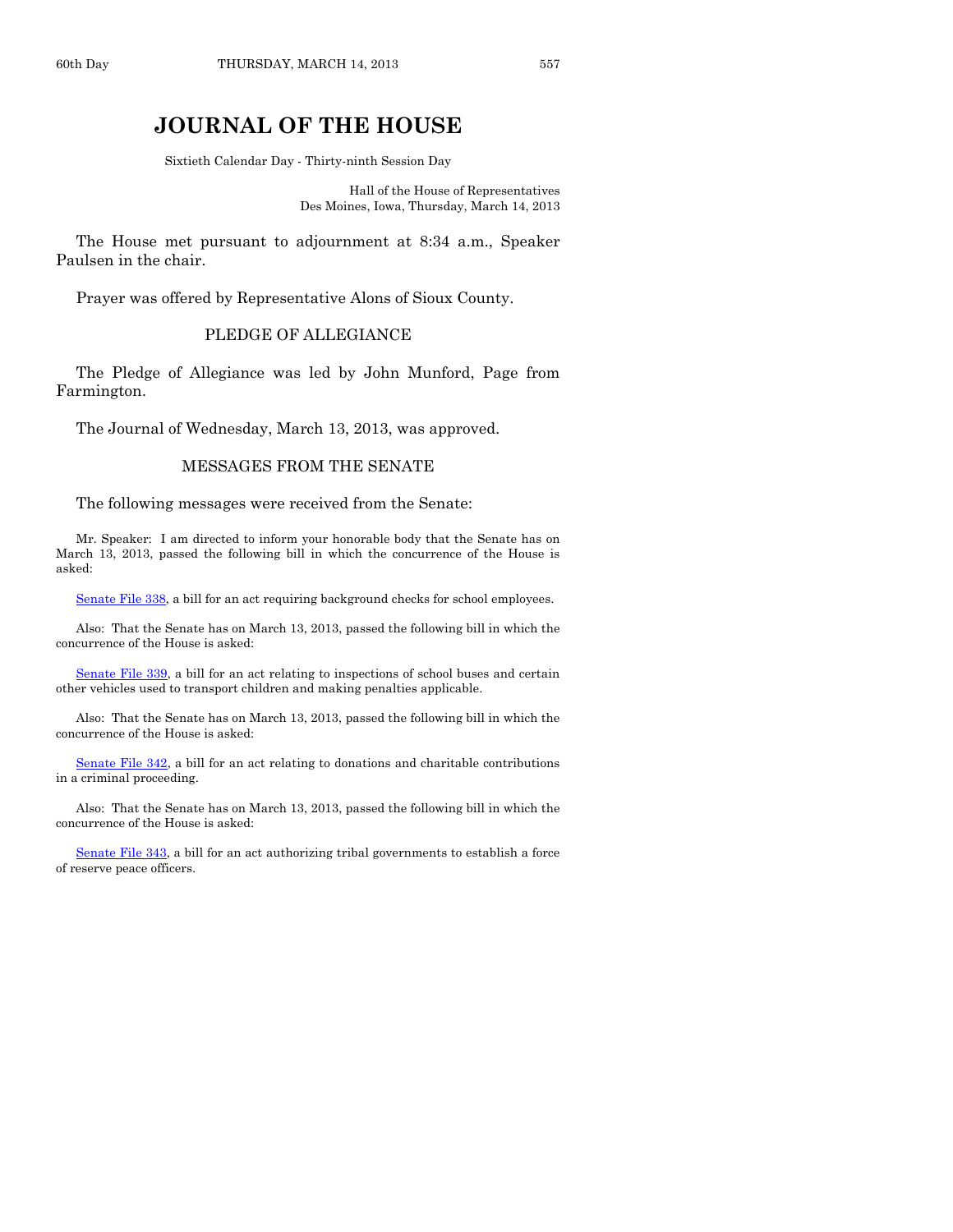Also: That the Senate has on March 13, 2013, passed the following bill in which the concurrence of the House is asked:

[Senate File 345,](http://coolice.legis.state.ia.us/Cool-ICE/default.asp?Category=billinfo&Service=Billbook&frame=1&GA=85&hbill=SF345) a bill for an act relating to right to cure provisions applicable to a closed credit card account.

Also: That the Senate has on March 13, 2013, passed the following bill in which the concurrence of the House is asked:

[Senate File 347,](http://coolice.legis.state.ia.us/Cool-ICE/default.asp?Category=billinfo&Service=Billbook&frame=1&GA=85&hbill=SF347) a bill for an act relating to record checks of prospective and current health care employees and certain students and including effective date and applicability provisions.

Also: That the Senate has on March 13, 2013, passed the following bill in which the concurrence of the House is asked:

[Senate File 348,](http://coolice.legis.state.ia.us/Cool-ICE/default.asp?Category=billinfo&Service=Billbook&frame=1&GA=85&hbill=SF348) a bill for an act relating to the period of validity of driver's licenses and nonoperator's identification cards and to associated fees, and including effective date and applicability provisions.

Also: That the Senate has on March 13, 2013, passed the following bill in which the concurrence of the House is asked:

[Senate File 349,](http://coolice.legis.state.ia.us/Cool-ICE/default.asp?Category=billinfo&Service=Billbook&frame=1&GA=85&hbill=SF349) a bill for an act relating to the deadline for obtaining a registration fee credit for a vehicle that is sold, transferred, or junked or for a motor vehicle purchased by a lessee, and including effective date provisions.

Also: That the Senate has on March 13, 2013, passed the following bill in which the concurrence of the House is asked:

[Senate File 350,](http://coolice.legis.state.ia.us/Cool-ICE/default.asp?Category=billinfo&Service=Billbook&frame=1&GA=85&hbill=SF350) a bill for an act relating to mandatory child abuse and dependent adult abuse reporter training, and including applicability provisions.

Also: That the Senate has on March 13, 2013, passed the following bill in which the concurrence of the House is asked:

[Senate File 351,](http://coolice.legis.state.ia.us/Cool-ICE/default.asp?Category=billinfo&Service=Billbook&frame=1&GA=85&hbill=SF351) a bill for an act relating to service providers under Medicaid home and community-based services waivers.

Also: That the Senate has on March 13, 2013, passed the following bill in which the concurrence of the House is asked:

[Senate File 353,](http://coolice.legis.state.ia.us/Cool-ICE/default.asp?Category=billinfo&Service=Billbook&frame=1&GA=85&hbill=SF353) a bill for an act relating to vaccine administration by licensed pharmacists.

MICHAEL E. MARSHALL, Secretary

#### INTRODUCTION OF BILL

**[House File 597,](http://coolice.legis.state.ia.us/Cool-ICE/default.asp?Category=billinfo&Service=Billbook&frame=1&GA=85&hbill=HF597)** by committee on Agriculture, a bill for an act providing for the distribution and sale of motor fuel, including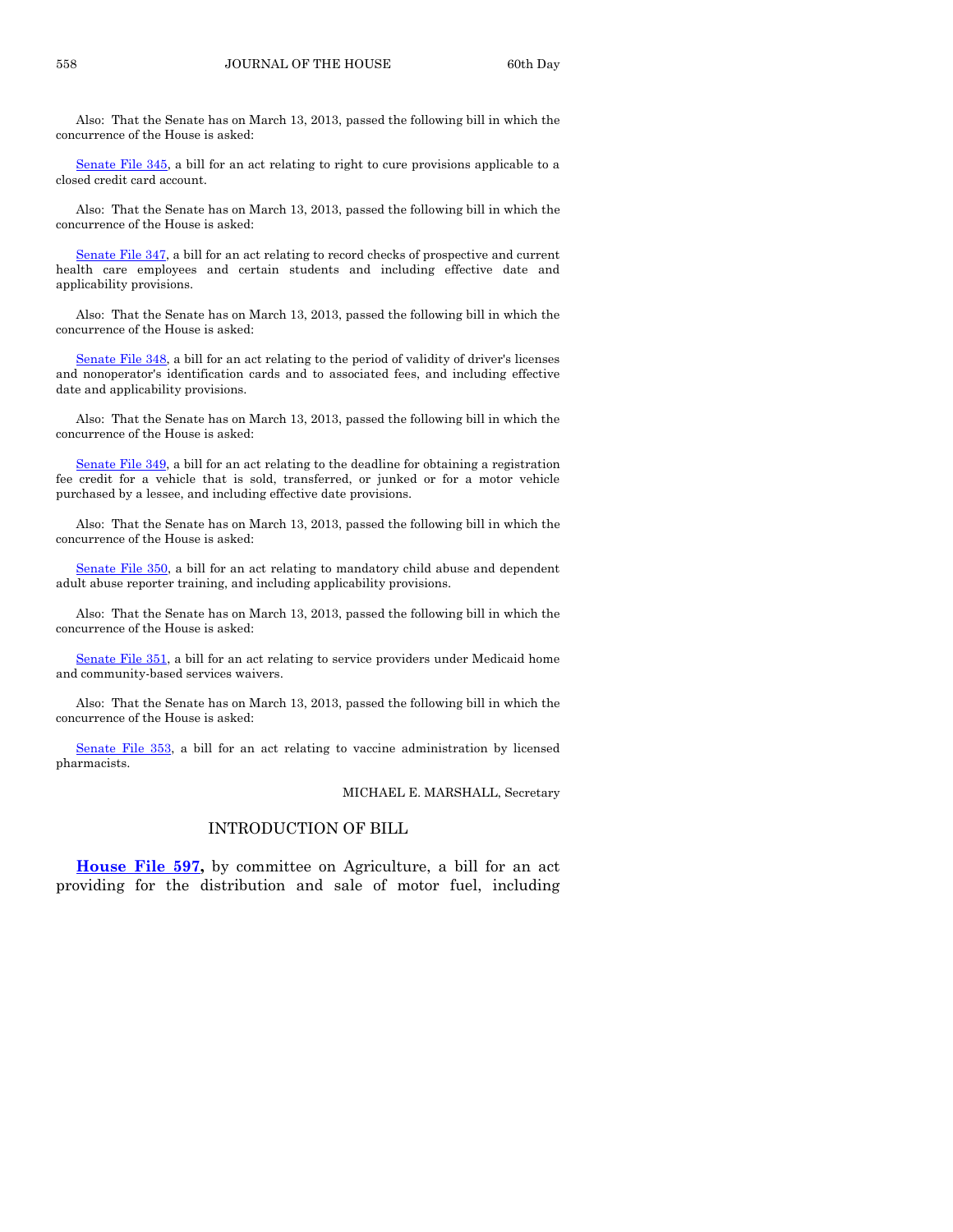blended and unblended gasoline and diesel fuel, providing for liability, and including penalties.

Read first time and placed on the **calendar.**

#### SENATE MESSAGES CONSIDERED

**[Senate File 293,](http://coolice.legis.state.ia.us/Cool-ICE/default.asp?Category=billinfo&Service=Billbook&frame=1&GA=85&hbill=SF293)** by committee on State Government, a bill for an act relating to the sale of services by an official, a state employee, a member of the general assembly, or a legislative employee.

Read first time and referred to committee on **State Government.**

**[Senate File 298,](http://coolice.legis.state.ia.us/Cool-ICE/default.asp?Category=billinfo&Service=Billbook&frame=1&GA=85&hbill=SF298)** by committee on Judiciary, a bill for an act relating to the definition of the term "sex act" in the criminal code, lascivious acts with a child, and providing penalties.

Read first time and referred to committee on **Judiciary.**

**[Senate File 327,](http://coolice.legis.state.ia.us/Cool-ICE/default.asp?Category=billinfo&Service=Billbook&frame=1&GA=85&hbill=SF327)** by committee on State Government, a bill for an act concerning the municipal fire and police retirement system and including effective date and retroactive applicability provisions.

Read first time and referred to committee on **Local Government.**

**[Senate File 338,](http://coolice.legis.state.ia.us/Cool-ICE/default.asp?Category=billinfo&Service=Billbook&frame=1&GA=85&hbill=SF338)** by committee on Education, a bill for an act requiring background checks for school employees.

Read first time and referred to committee on **Education.**

**[Senate File 339,](http://coolice.legis.state.ia.us/Cool-ICE/default.asp?Category=billinfo&Service=Billbook&frame=1&GA=85&hbill=SF339)** by committee on Education, a bill for an act relating to inspections of school buses and certain other vehicles used to transport children and making penalties applicable.

Read first time and referred to committee on **Education.**

**[Senate File 342,](http://coolice.legis.state.ia.us/Cool-ICE/default.asp?Category=billinfo&Service=Billbook&frame=1&GA=85&hbill=SF342)** by committee on Judiciary, a bill for an act relating to donations and charitable contributions in a criminal proceeding.

Read first time and referred to committee on **Judiciary.**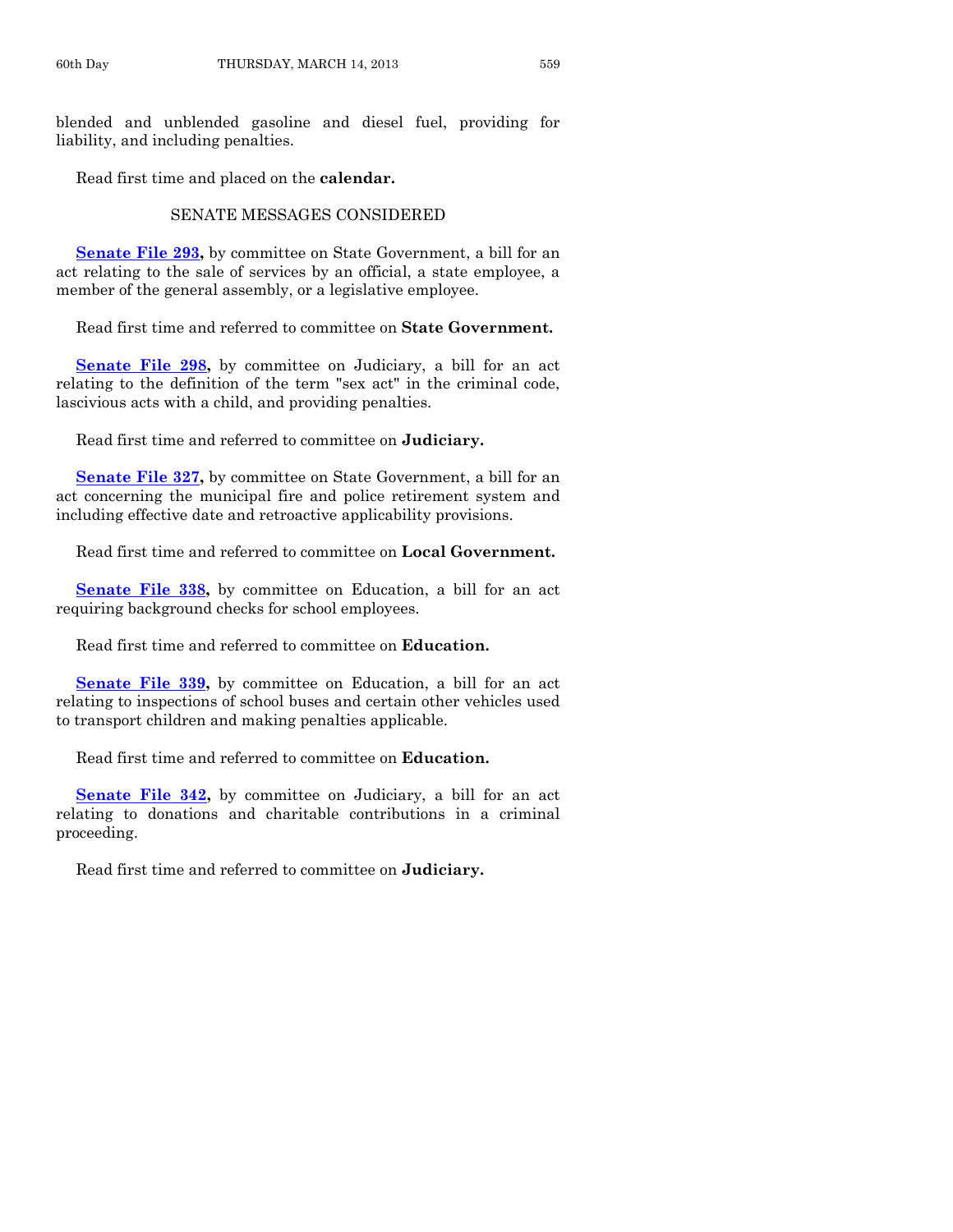**[Senate File 343,](http://coolice.legis.state.ia.us/Cool-ICE/default.asp?Category=billinfo&Service=Billbook&frame=1&GA=85&hbill=SF343)** by committee on Judiciary, a bill for an act authorizing tribal governments to establish a force of reserve peace officers.

Read first time and referred to committee on **Judiciary.**

**[Senate File 345,](http://coolice.legis.state.ia.us/Cool-ICE/default.asp?Category=billinfo&Service=Billbook&frame=1&GA=85&hbill=SF345)** by committee on Judiciary, a bill for an act relating to right to cure provisions applicable to a closed credit card account.

Read first time and referred to committee on **Judiciary.**

**[Senate File 347,](http://coolice.legis.state.ia.us/Cool-ICE/default.asp?Category=billinfo&Service=Billbook&frame=1&GA=85&hbill=SF347)** by committee on Human Resources, a bill for an act relating to record checks of prospective and current health care employees and certain students and including effective date and applicability provisions.

Read a first time and **passed on file.**

**[Senate File 348,](http://coolice.legis.state.ia.us/Cool-ICE/default.asp?Category=billinfo&Service=Billbook&frame=1&GA=85&hbill=SF348)** by committee on Transportation, a bill for an act relating to the period of validity of driver's licenses and nonoperator's identification cards and to associated fees, and including effective date and applicability provisions.

Read a first time and **passed on file.**

**[Senate File 349,](http://coolice.legis.state.ia.us/Cool-ICE/default.asp?Category=billinfo&Service=Billbook&frame=1&GA=85&hbill=SF349)** by committee on Transportation, a bill for an act relating to the deadline for obtaining a registration fee credit for a vehicle that is sold, transferred, or junked or for a motor vehicle purchased by a lessee, and including effective date provisions.

Read a first time and **passed on file.**

**[Senate File 350,](http://coolice.legis.state.ia.us/Cool-ICE/default.asp?Category=billinfo&Service=Billbook&frame=1&GA=85&hbill=SF350)** by committee on Education, a bill for an act relating to mandatory child abuse and dependent adult abuse reporter training, and including applicability provisions.

Read first time and referred to committee on **Human Resources.**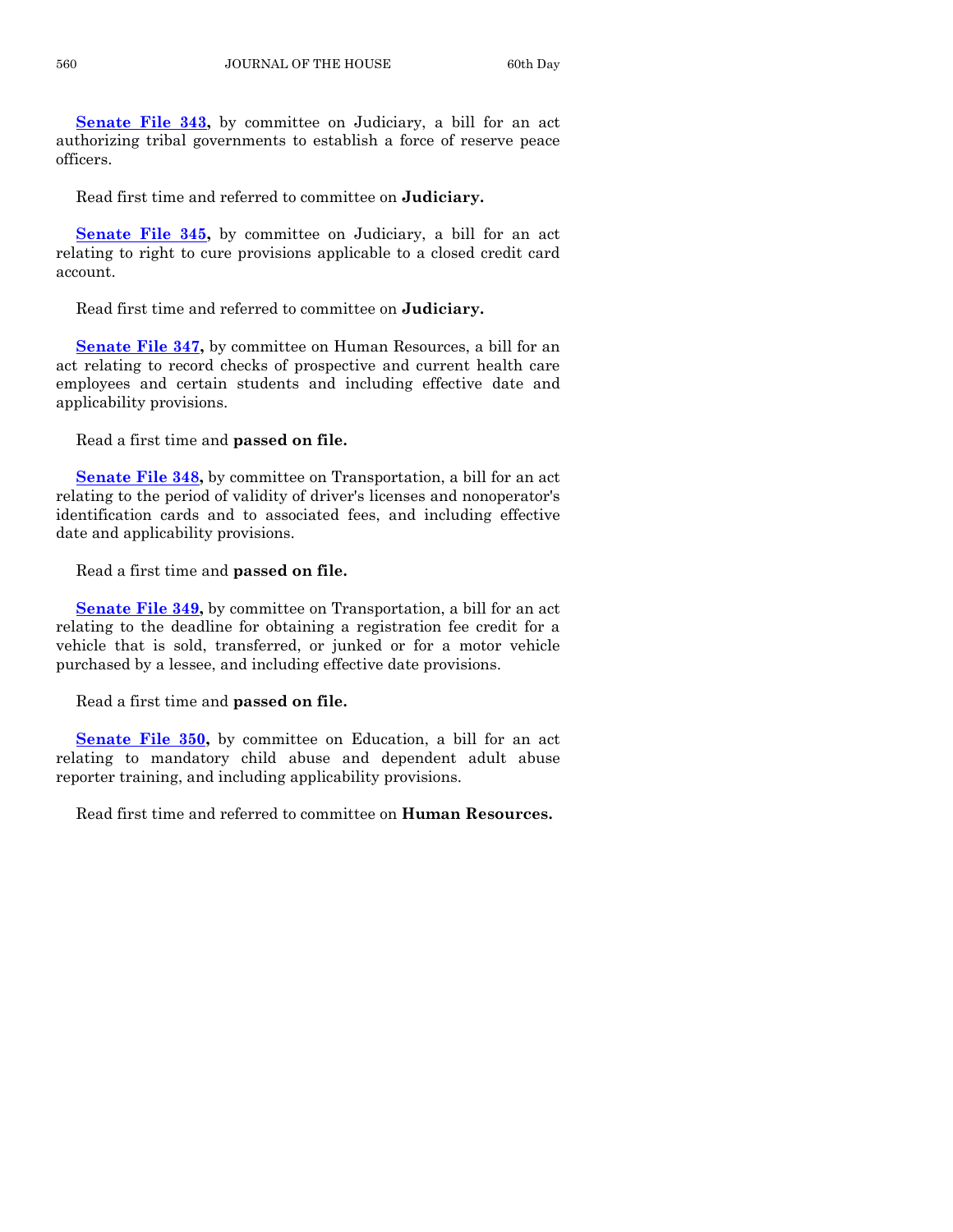**[Senate File 351,](http://coolice.legis.state.ia.us/Cool-ICE/default.asp?Category=billinfo&Service=Billbook&frame=1&GA=85&hbill=SF351)** by committee on Human Resources, a bill for an act relating to service providers under Medicaid home and community-based services waivers.

Read a first time and **passed on file.**

**[Senate File 353,](http://coolice.legis.state.ia.us/Cool-ICE/default.asp?Category=billinfo&Service=Billbook&frame=1&GA=85&hbill=SF353)** by committee on Human Resources, a bill for an act relating to vaccine administration by licensed pharmacists.

Read a first time and **passed on file.**

**[Senate File 355,](http://coolice.legis.state.ia.us/Cool-ICE/default.asp?Category=billinfo&Service=Billbook&frame=1&GA=85&hbill=SF355)** by committee on Transportation, a bill for an act relating to the regulation of vehicles of excessive size and weight, establishing fees, and providing penalties.

Read first time and referred to committee on **Transportation.**

**[Senate File 357,](http://coolice.legis.state.ia.us/Cool-ICE/default.asp?Category=billinfo&Service=Billbook&frame=1&GA=85&hbill=SF357)** by committee on Human Resources, a bill for an act relating to Medicaid program integrity, and providing penalties.

Read a first time and **passed on file.**

**[Senate File 362,](http://coolice.legis.state.ia.us/Cool-ICE/default.asp?Category=billinfo&Service=Billbook&frame=1&GA=85&hbill=SF362)** by committee on Judiciary, a bill for an act relating to the use of the term relative in child in need of assistance and termination of parental rights proceedings.

Read first time and referred to committee on **Judiciary.**

**[Senate File 368,](http://coolice.legis.state.ia.us/Cool-ICE/default.asp?Category=billinfo&Service=Billbook&frame=1&GA=85&hbill=SF368)** by committee on Judiciary, a bill for an act relating to the consumer credit code by modifying a reference to the federal Truth in Lending Act.

Read first time and referred to committee on **Judiciary.**

#### ADOPTION OF [HOUSE RESOLUTION 24](http://coolice.legis.state.ia.us/Cool-ICE/default.asp?Category=billinfo&Service=Billbook&frame=1&GA=85&hbill=HR24)

Upmeyer of Cerro Gordo called up for consideration **[House](http://coolice.legis.state.ia.us/Cool-ICE/default.asp?Category=billinfo&Service=Billbook&frame=1&GA=85&hbill=HR24)  [Resolution 24,](http://coolice.legis.state.ia.us/Cool-ICE/default.asp?Category=billinfo&Service=Billbook&frame=1&GA=85&hbill=HR24)** a resolution to recognize the Iowa Small Business Development Centers and honor 2012 award winners Chuck Dirks and Christina Moffatt, and moved its adoption.

The motion prevailed and the resolution was adopted.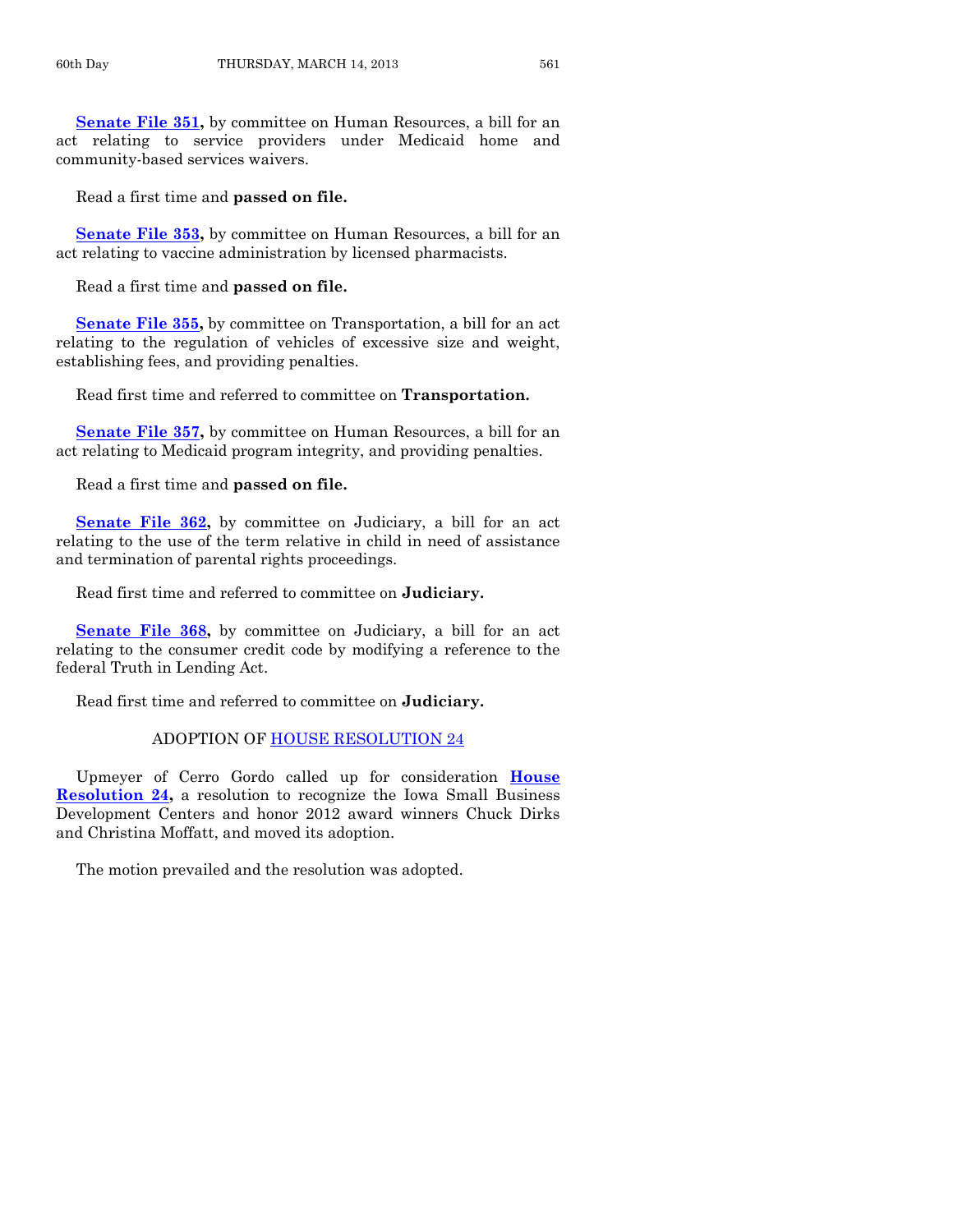#### ADOPTION OF [HOUSE RESOLUTION 28](http://coolice.legis.state.ia.us/Cool-ICE/default.asp?Category=billinfo&Service=Billbook&frame=1&GA=85&hbill=HR28)

Upmeyer of Cerro Gordo called up for consideration **[House](http://coolice.legis.state.ia.us/Cool-ICE/default.asp?Category=billinfo&Service=Billbook&frame=1&GA=85&hbill=HR28)  [Resolution 28,](http://coolice.legis.state.ia.us/Cool-ICE/default.asp?Category=billinfo&Service=Billbook&frame=1&GA=85&hbill=HR28)** a resolution designating March 2013 as Iowa Women's History Month, and moved its adoption.

The motion prevailed and the resolution was adopted.

#### [HOUSE FILE 278](http://coolice.legis.state.ia.us/Cool-ICE/default.asp?Category=billinfo&Service=Billbook&frame=1&GA=85&hbill=HF278) WITHDRAWN

Garrett of Warren asked and received unanimous consent to withdraw [House File 278](http://coolice.legis.state.ia.us/Cool-ICE/default.asp?Category=billinfo&Service=Billbook&frame=1&GA=85&hbill=HF278) from further consideration by the House.

On motion by Upmeyer of Cerro Gordo, the House was recessed at 8:54 a.m., until the completion of the committee on Appropriations.

#### AFTERNOON SESSION

The House reconvened at 4:09 p.m., Dawson of Woodbury in the chair.

#### INTRODUCTION OF BILLS

**[House File 598,](http://coolice.legis.state.ia.us/Cool-ICE/default.asp?Category=billinfo&Service=Billbook&frame=1&GA=85&hbill=HF598)** by committee on Ways and Means, a bill for an act exempting the sales price of all-terrain vehicles and off-road utility vehicles used primarily in agricultural production from the sales and use tax.

Read first time and placed on the **Ways and Means calendar.**

**[House File 599,](http://coolice.legis.state.ia.us/Cool-ICE/default.asp?Category=billinfo&Service=Billbook&frame=1&GA=85&hbill=HF599)** by committee on Ways and Means, a bill for an act relating to beginning farmers by modifying the agricultural assets transfer tax credit, providing a custom farming contract tax credit, and terminating the agricultural loan assistance program, and including effective date and retroactive applicability provisions.

Read first time and placed on the **Ways and Means calendar.**

**[House File 600,](http://coolice.legis.state.ia.us/Cool-ICE/default.asp?Category=billinfo&Service=Billbook&frame=1&GA=85&hbill=HF600)** by Rogers, a bill for an act relating to the sales and use tax by classifying nonprofit private food banks as designated exempt entities eligible to receive the refund of sales and use tax paid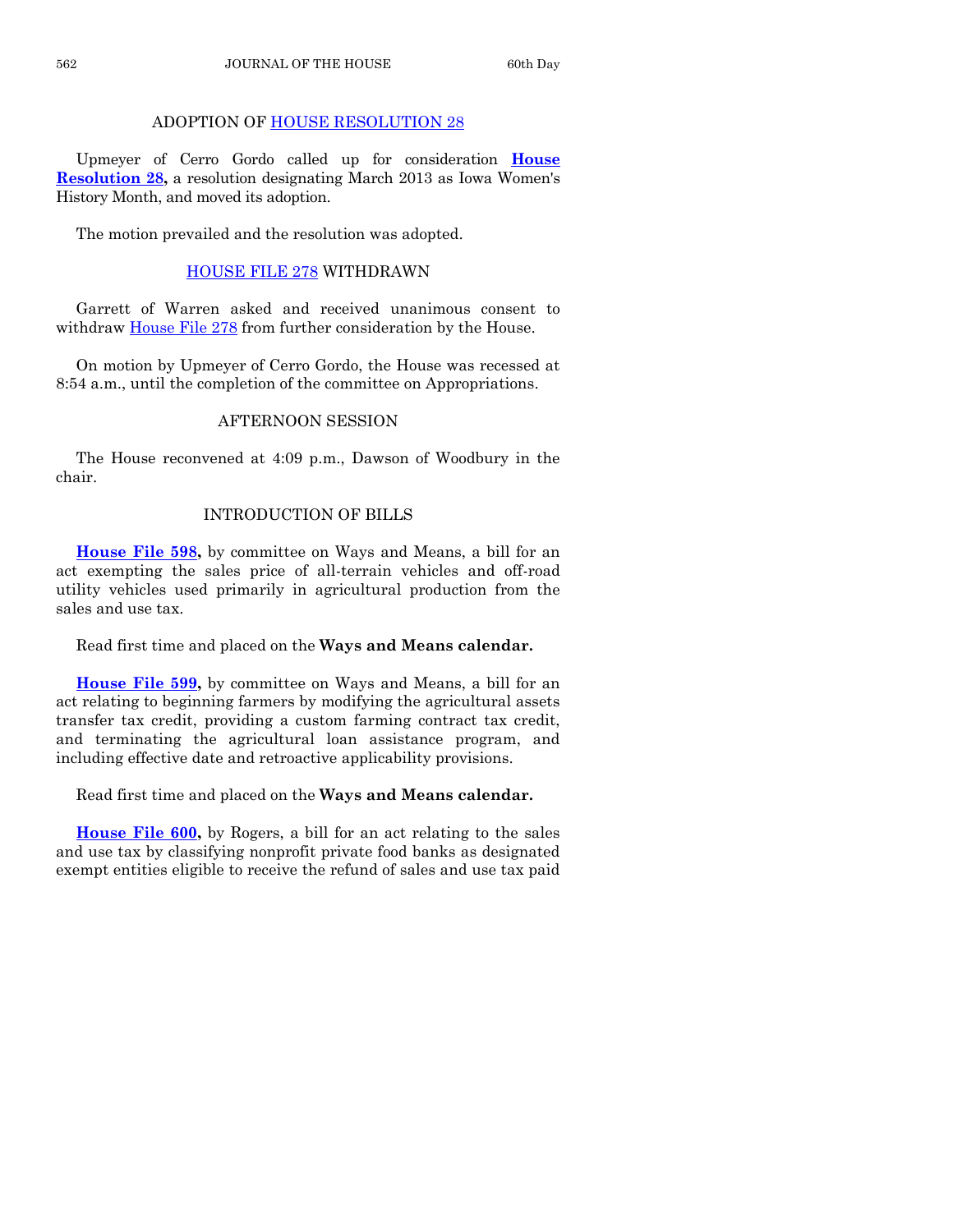in fulfillment of written construction contracts, providing a related sales and use tax exemption, and making penalties applicable.

Read first time and referred to committee on **Ways and Means.**

**[House File 601,](http://coolice.legis.state.ia.us/Cool-ICE/default.asp?Category=billinfo&Service=Billbook&frame=1&GA=85&hbill=HF601)** by Rogers, a bill for an act relating to state sales and use tax by modifying the refund of sales and use tax paid in fulfillment of construction contracts with designated entities to include certain lease-purchase contracts, providing a related sales and use tax exemption, and making penalties applicable.

Read first time and referred to committee on **Ways and Means.**

**[House File 602,](http://coolice.legis.state.ia.us/Cool-ICE/default.asp?Category=billinfo&Service=Billbook&frame=1&GA=85&hbill=HF602)** by committee on Appropriations, a bill for an act relating to transportation and other infrastructure-related appropriations to the department of transportation, including allocation and use of moneys from the road use tax fund and the primary road fund.

Read first time and placed on the **Appropriations calendar.**

The House stood at ease at 4:12 p.m., until the fall of the gavel.

The House resumed session at 4:21 p.m., Dawson of Woodbury in the chair.

#### INTRODUCTION OF BILLS

**[House File 603,](http://coolice.legis.state.ia.us/Cool-ICE/default.asp?Category=billinfo&Service=Billbook&frame=1&GA=85&hbill=HF603)** by committee on Appropriations, a bill for an act relating to and making appropriations to certain state departments, agencies, funds, and certain other entities, providing for regulatory authority, and other properly related matters.

Read first time and placed on the **Appropriations calendar.**

**[House File 604,](http://coolice.legis.state.ia.us/Cool-ICE/default.asp?Category=billinfo&Service=Billbook&frame=1&GA=85&hbill=HF604)** by committee on Appropriations, a bill for an act relating to the funding of, the operation of, and appropriation of moneys to the college student aid commission, the department for the blind, the department of education, and the state board of regents, and providing for related matters.

Read first time and placed on the **Appropriations calendar.**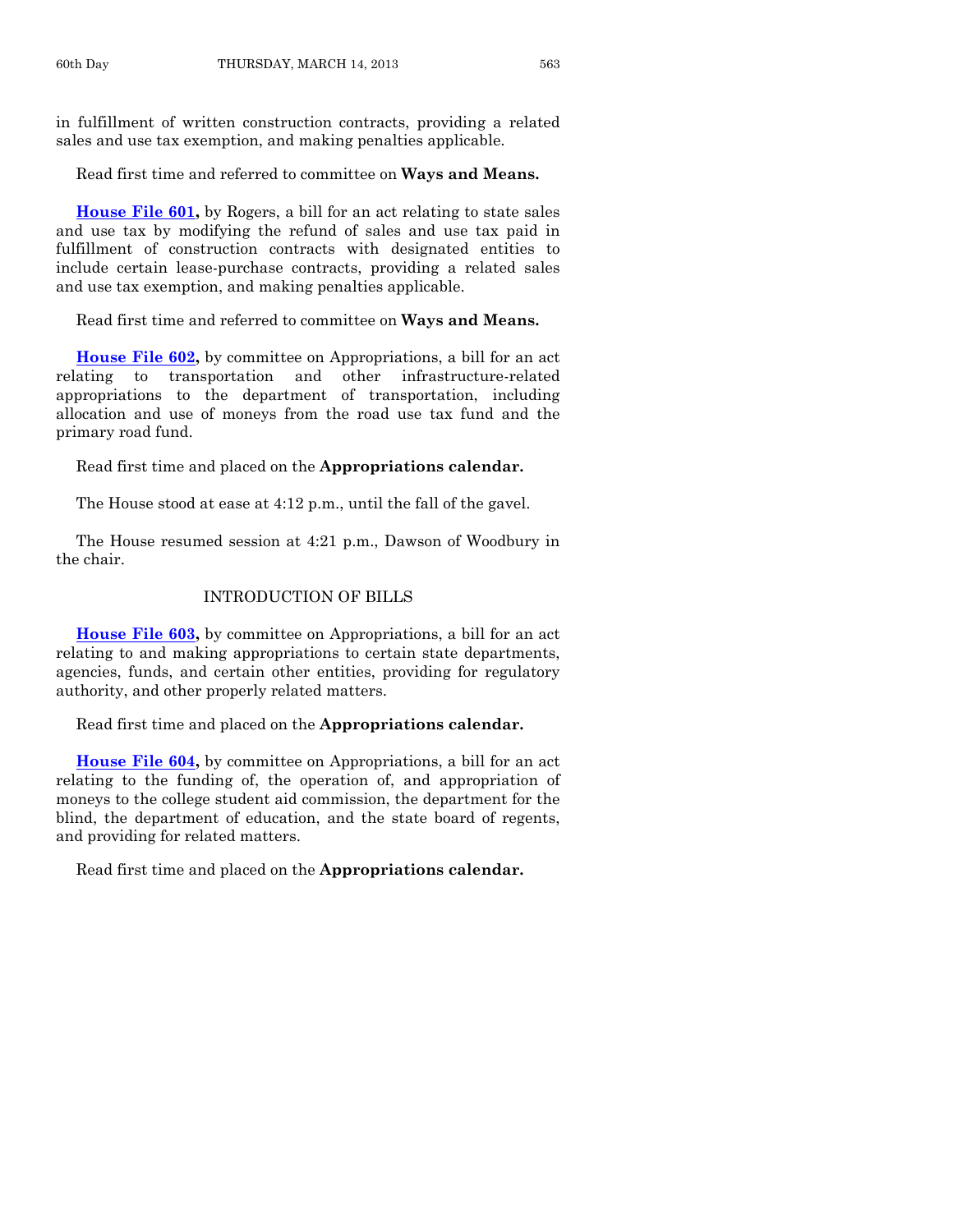#### BILLS PLACED ON THE UNFINISHED BUSINESS CALENDAR

Koester of Polk asked and received unanimous consent that the following bills be placed on the unfinished business calendar:

| Senate File 203 |
|-----------------|
| Senate File 318 |
| Senate File 348 |
| Senate File 351 |
| Senate File 357 |
|                 |

#### SPONSOR ADDED

Salmon of Black Hawk requested to be added as a sponsor of [House Resolution 29.](http://coolice.legis.state.ia.us/Cool-ICE/default.asp?Category=billinfo&Service=Billbook&frame=1&GA=85&hbill=HR29)

#### SUBCOMMITTEE ASSIGNMENTS

#### **[Senate File 198](http://coolice.legis.state.ia.us/Cool-ICE/default.asp?Category=billinfo&Service=Billbook&frame=1&GA=85&hbill=SF198)**

Human Resources: Fry, Chair; Hunter and Lofgren.

#### **[Senate File 321](http://coolice.legis.state.ia.us/Cool-ICE/default.asp?Category=billinfo&Service=Billbook&frame=1&GA=85&hbill=SF321)**

Education: Salmon, Chair; Rogers and Ruff.

#### **[Senate File 332](http://coolice.legis.state.ia.us/Cool-ICE/default.asp?Category=billinfo&Service=Billbook&frame=1&GA=85&hbill=SF332)**

Education: Stanerson, Chair; Fry and Mascher.

#### **[Senate File 338](http://coolice.legis.state.ia.us/Cool-ICE/default.asp?Category=billinfo&Service=Billbook&frame=1&GA=85&hbill=SF338)**

Education: Hess, Chair; Koester and Wood.

#### **[Senate File 350](http://coolice.legis.state.ia.us/Cool-ICE/default.asp?Category=billinfo&Service=Billbook&frame=1&GA=85&hbill=SF350)**

Human Resources: Fry, Chair; Heaton and Wessel-Kroeschell.

#### COMMITTEE RECOMMENDATIONS

MR. SPEAKER: The Chief Clerk of the House respectfully reports that the following committee recommendations have been received and are on file in the office of the Chief Clerk:

> CARMINE BOAL Chief Clerk of the House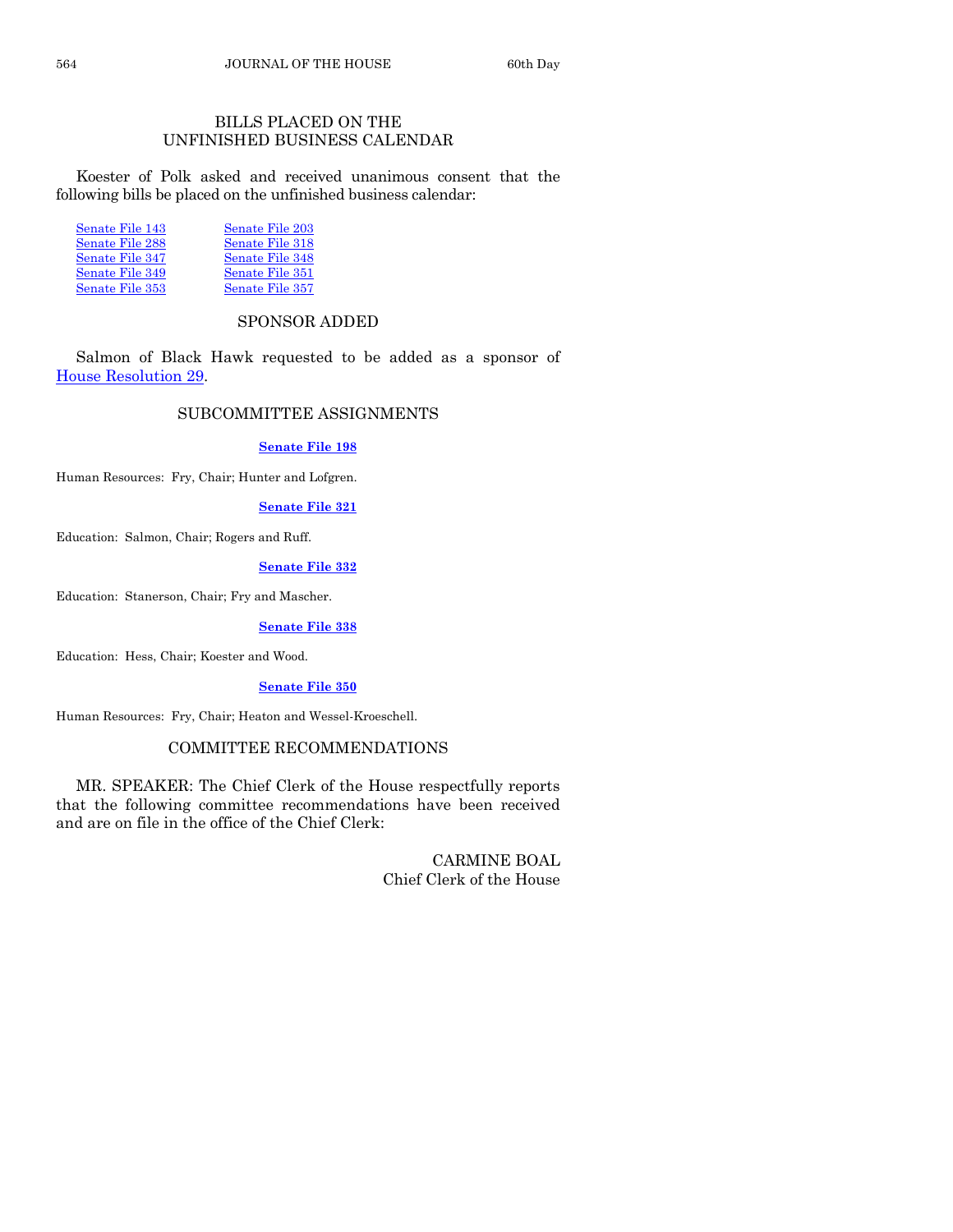#### COMMITTEE ON APPROPRIATIONS

**Committee Bill** (Formerl[y House Study Bill 214\)](http://coolice.legis.state.ia.us/Cool-ICE/default.asp?Category=billinfo&Service=Billbook&frame=1&GA=85&hbill=HSB214), relating to transportation and other infrastructure-related appropriations to the department of transportation, including allocation and use of moneys from the road use tax fund and the primary road fund.

Fiscal Note: **No**

Recommendation: **Amend and Do Pass** March 14, 2013.

**Committee Bill** (Formerly [House Study Bill 219\)](http://coolice.legis.state.ia.us/Cool-ICE/default.asp?Category=billinfo&Service=Billbook&frame=1&GA=85&hbill=HSB219), relating to and making appropriations to certain state departments, agencies, funds, and certain other entities, providing for regulatory authority, and other properly related matters.

Fiscal Note: **No**

Recommendation: **Amend and Do Pass** March 14, 2013.

**Committee Bill** (Formerly [House Study Bill 220\)](http://coolice.legis.state.ia.us/Cool-ICE/default.asp?Category=billinfo&Service=Billbook&frame=1&GA=85&hbill=HSB220), relating to the funding of, the operation of, and appropriation of moneys to the college student aid commission, the department for the blind, the department of education, and the state board of regents, and providing for related matters.

Fiscal Note: **No**

Recommendation: **Amend and Do Pass** March 14, 2013.

#### RESOLUTION FILED

**[H.R. 29,](http://coolice.legis.state.ia.us/Cool-ICE/default.asp?Category=billinfo&Service=Billbook&frame=1&GA=85&hbill=HR29)** by H. Miller, Grassley, Baltimore, Lundby, Kaufmann, Rogers, Cownie, Berry, Gaines, Isenhart, Ruff, Ourth, Kearns, Kajtazovic, Lensing, Abdul-Samad, Anderson, Prichard, Wessel-Kroeschell, Winckler, Kressig, Riding, Muhlbauer, Dunkel, Thede, Dawson, Stutsman, Forbes, Paulsen, Bacon, Costello, Watts, Highfill, Baudler, Fisher, Sheets, Brandenburg, Maxwell, Vander Linden, Alons, S. Olson, Hanson, T. Olson, R. Olson, Gaskill, M. Smith, Oldson, Running-Marquardt, J. Smith, Kelley, Wolfe, Lykam, Jacoby, Shaw, Huseman, Klein, Gassman, Murphy, Cohoon, Heddens, T. Taylor, Hunter, Mascher, McCarthy, Thomas, Landon, Steckman, Wood, Hall, Upmeyer, Worthan, Hanusa, Hagenow, Rayhons, Deyoe, Fry, Soderberg, Byrnes, Moore, Forristall, Drake, Dolecheck, and Koester, a resolution honoring the 133rd Test Squadron of the Iowa National Guard.

Laid over under **Rule 25.**